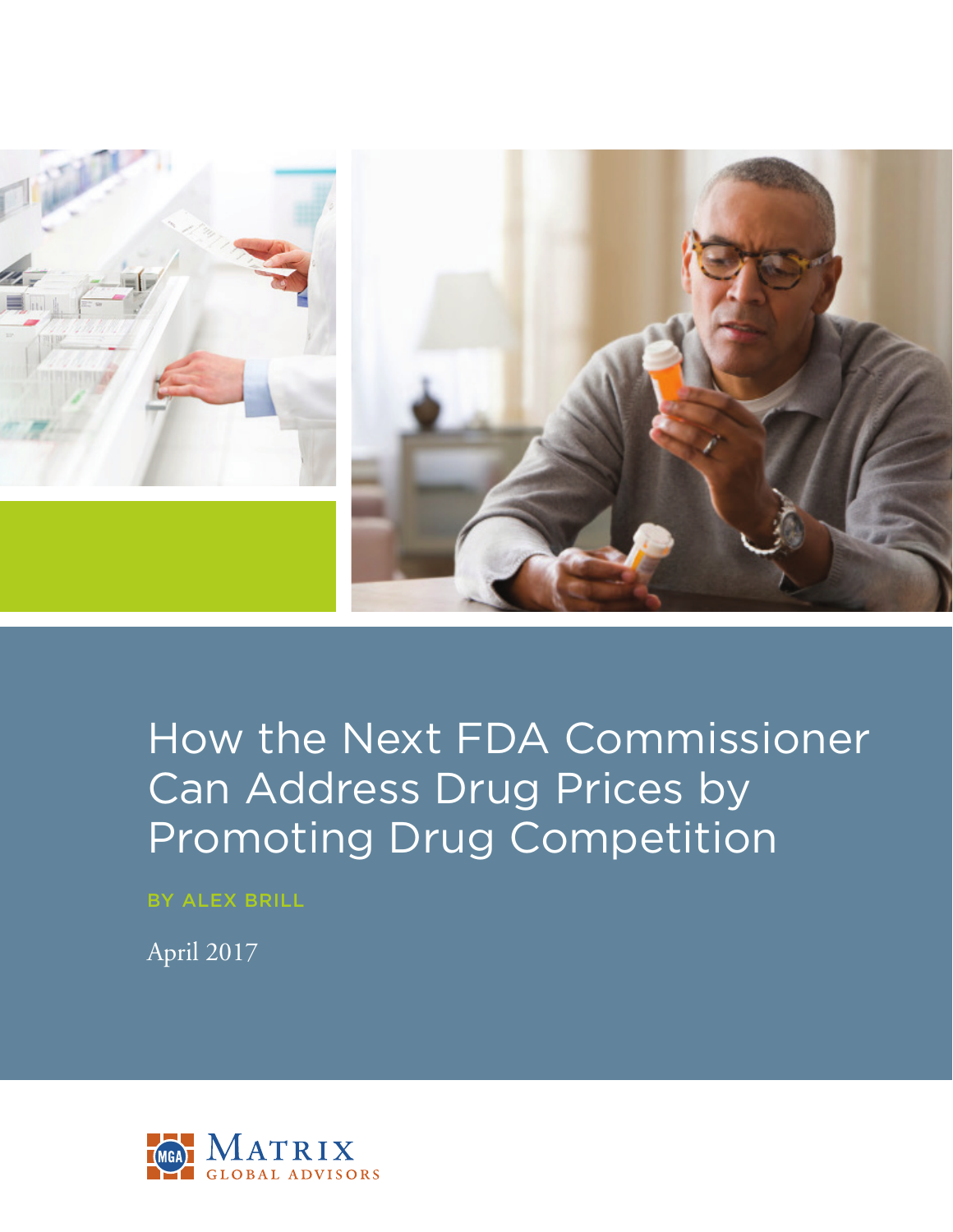## **EXECUTIVE SUMMARY**

Pharmaceutical competition is critical to the U.S. health care system. It yields cost savings, as both generic drugs and competing brand drugs lead to lower prices. In the current political climate, marked by outrage over high drug prices, the benefits of competition are particularly important. This is where the Food and Drug Administration (FDA) comes in. While the FDA does not directly control drug prices, what the agency does (or fails to do) can affect drug prices for the simple reason that it can affect the number of suppliers.

Recognizing the importance of pharmaceutical innovation, the FDA offers economic incentives and expedited review for certain products to encourage the development and speed the approval of new drugs and biologics. The widespread public frustration over drug prices is an indication that competition must begin receiving attention at the FDA comparable to what has been focused on innovation.

As the Prescription Drug User Fee Act (PDUFA) and the Generic Drug User Fee Amendments (GDUFA) are reauthorized and a new commissioner takes over the helm of the FDA, both Congress and the agency should work to address drug pricing by prioritizing drug competition. First, it is important to recognize that, like innovation, drug competition is multifaceted. Generic drugs compete with their brand counterparts and with each other. Brand drugs compete with other brands in the same drug class. And biosimilars compete with their reference products. With these distinctions in mind, this paper recommends five ways the FDA can foster competition:

**1. Encourage "First Generic" Applications.** The FDA should reduce the review time for first generics – that is, generics for products that do not yet have a generic equivalent. The agency is on the right track with its commitment letter for GDUFA II, which outlines a goal for processing priority original ANDAs within 8–10 months.

- **2. Prevent Misuse of Risk Evaluation and Mitigation Strategies (REMS) Programs.** Brand manufacturers use these programs to deny access to drug samples for generic manufacturers, who need samples to develop generics. Congress must give the FDA authority to prevent the misuse of REMS programs. The FDA has been supportive of a solution to the problem.
- **3. Reduce Barriers to Generic Entry.** The FDA should ensure that generic user fees do not discourage firms from seeking approval for generic drugs and reduce the review period for standard ANDAs.
- **4. Dedicate More Resources to Brand-to-Brand Competition.** Improve operational processes inside the FDA and, if necessary, provide more resources for the agency to expedite approvals for competing brand products.
- **5. Streamline Application Process for Biosimilars.** The FDA should carefully review biosimilar guidance and regulations and look for ways to facilitate the application process and reduce review times. The agency should also provide additional clarity and predictability to stakeholders on biosimilar interchangeability. Key to successfully nurturing this emerging market is cooperative engagement and clear communications with biosimilar applicants and other stakeholders.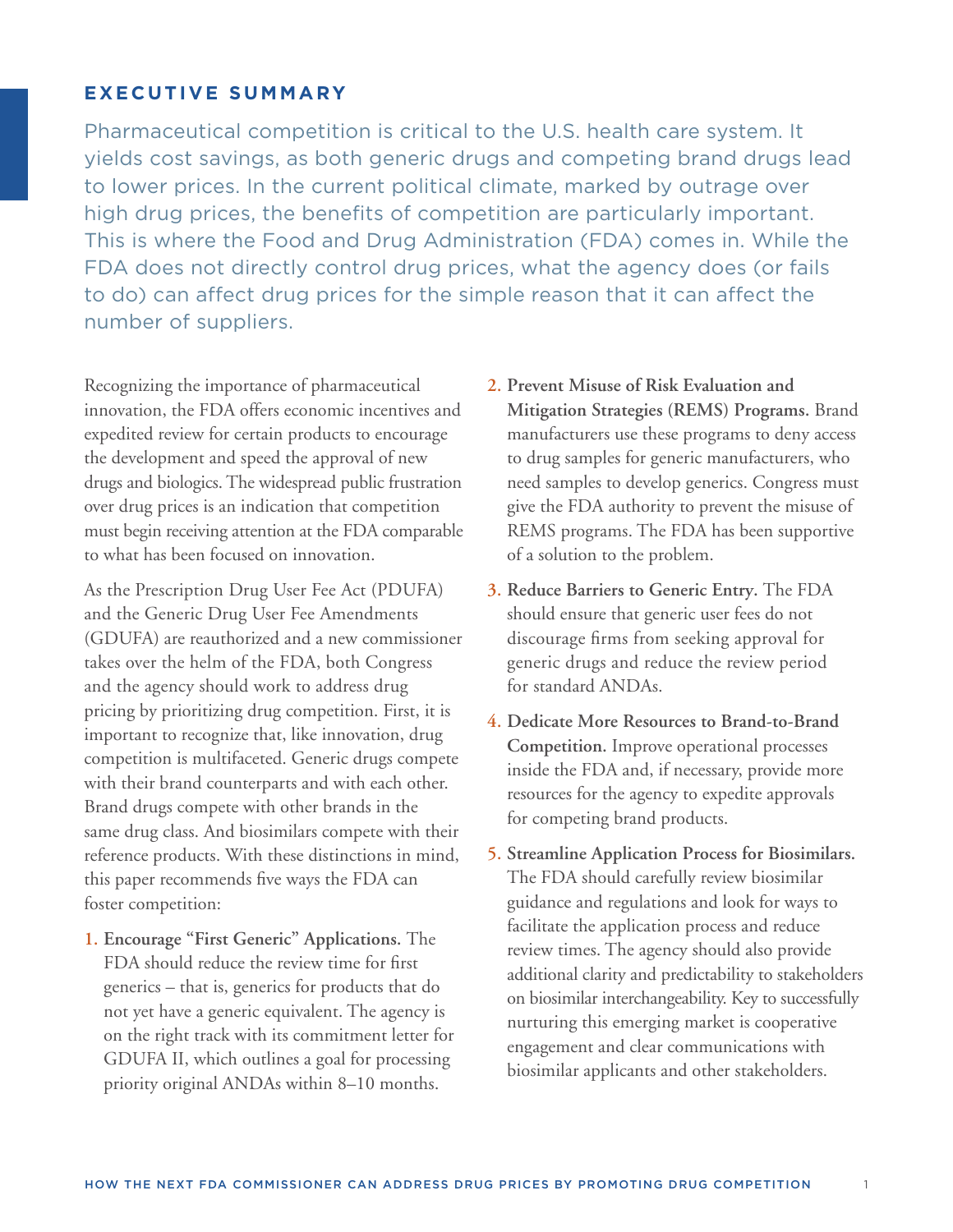#### **INTRODUCTION**

Over the last two years, frustration has mounted in the United States over drug prices. The outrage reached such heights that Donald Trump, in his first address to Congress, enjoined members to "work to bring down the artificially high price of drugs and bring them down immediately."1 Later in this speech, President Trump lamented undue regulatory constraints affecting pharmaceuticals: "Our slow and burdensome approval process at the Food and Drug Administration [FDA] keeps too many advances . . . from reaching those in need."2 To some, drug prices, which are set in the market, and drug approvals, which are controlled by government regulators, are distinct. It is true that the FDA – responsible for ensuring the safety and efficacy of drugs and other products – does not directly control prices. But what the FDA does (or fails to do) can affect drug prices for the simple reason that it can affect the number of suppliers. In the U.S. market, competition in the pharmaceutical sector is key to moderating drug prices, and the FDA plays an important role in fostering (or discouraging) this competition.

Despite President Trump's complaint about the FDA being sluggish in approving innovative products, the agency has long prioritized drug innovation and has been vocal about this emphasis. After a blockbuster 2015, during which the agency approved 45 new drugs, approvals slowed to 22 in 2016. Nevertheless, 86 percent of the products approved in 2016 were approved in the United States before any other country, and more than one-third were "first in class" – that is, drugs with a new and unique mechanism for treating a medical condition.3 Thus far in 2017, 8 novel drugs have been approved.<sup>4</sup>

The FDA's impact on competition, and therefore its impact on prices in the marketplace, is less understood. With high drug prices capturing sustained national attention, new leadership at the FDA, and the upcoming reauthorization of the Prescription Drug User Fee Act (PDUFA) and the Generic Drug User Fee Amendments (GDUFA), now is an appropriate time to highlight this issue.

In this paper, after briefly reviewing the FDA's core functions as they relate to prescription drugs, I identify five policy priorities for the new FDA commissioner that would facilitate competition in the U.S. drug market. A statutory and regulatory agenda for the FDA that acknowledges the agency's effect on competition is an important step for lowering drug prices and increasing consumer welfare.

## **FDA'S CORE MISSION AND COMMITMENT TO INNOVATION**

The FDA is tasked with protecting public health through regulations and activities related to the safety and efficacy of prescription drugs and a host of other products, including food, cosmetics, and medical devices, among others. Recognizing the importance of pharmaceutical innovation, the FDA also employs incentives to encourage the development and speed the approval of new drugs and biologics.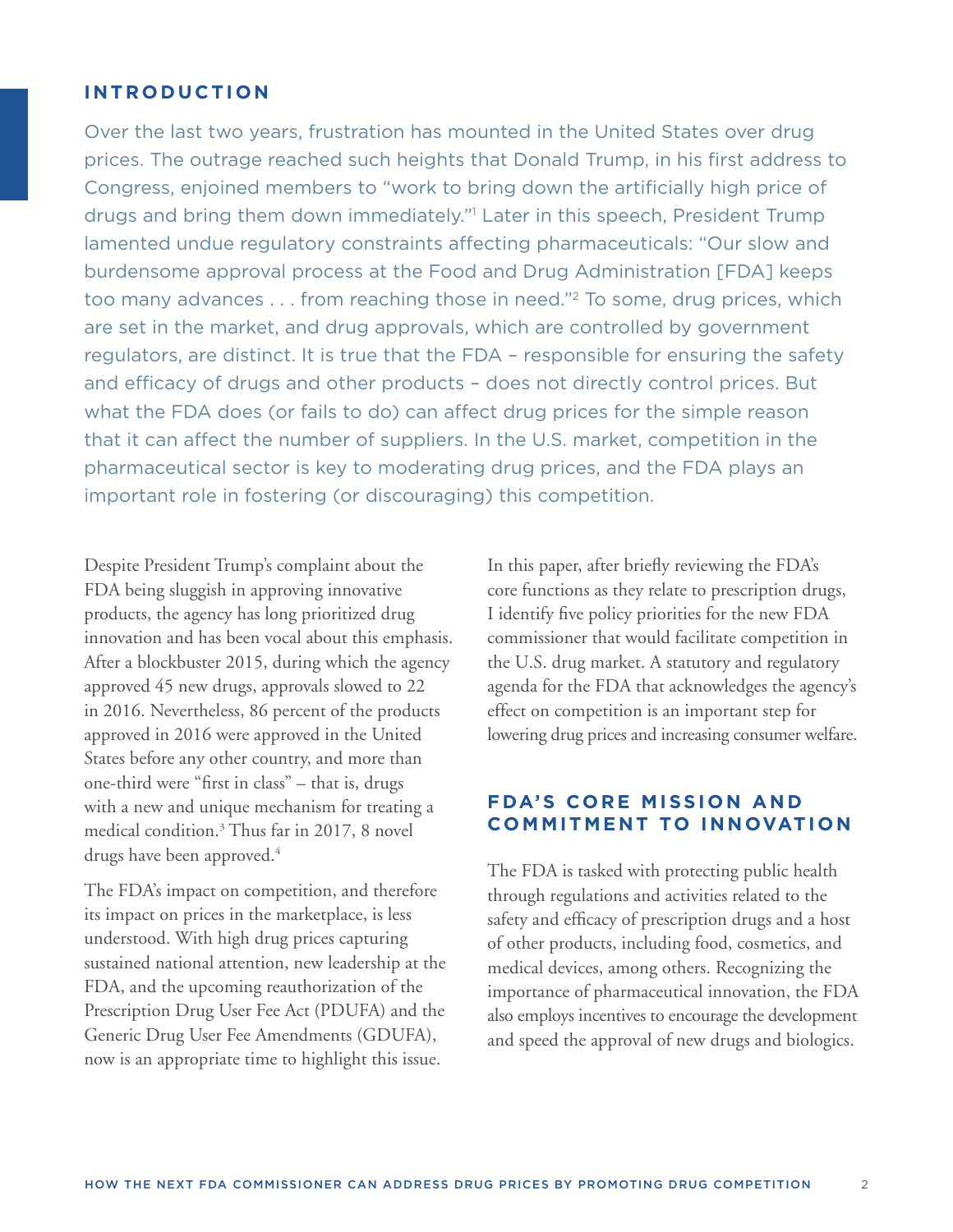# **Ensuring Safety and Efficacy of Prescription Drugs**

Prescription drug oversight is housed in the FDA's Center for Drug Evaluation and Research (CDER), whose primary functions include reviewing applications for new pharmaceutical products, overseeing post-market surveillance, and maintaining manufacturing and quality standards.<sup>5</sup> Before a new drug is ready for review, the FDA requires that it undergo rigorous testing, including three successive phases of human testing. After completing this strict regimen, drug companies hopeful of bringing a new product to market can apply for FDA approval using a new drug application (NDA) for small-molecule drugs or a biologics license application (BLA) for biologics. Small-molecule generic drugs, which are not required to repeat all of the testing performed by the innovator drug, receive FDA review under an abbreviated new drug application (ANDA). Manufacturers of biosimilars, which are copies of biologics, use a 351(k) application.

In addition to evaluating the safety and efficacy of the drug under review, the FDA inspects manufacturing facilities and reviews the drug label that will accompany the new product. Following approval, the agency continues to monitor the quality of manufacturing facilities as well as the clinical safety of the drug itself. In addition to agency review of adverse event reporting, FDA oversight of drug safety and efficacy after approval includes post-market risk management plans such as Risk Evaluation and Mitigation Strategies (REMS) that the agency may require of the manufacturer.

FDA oversight, intended to ensure the critically important safety and efficacy of prescription drugs, also results in high regulatory compliance burdens and generates significant costs for drug manufacturers. By raising the cost of entry to the pharmaceutical industry, the safety and efficacy requirements also affect the degree of competition among similar products.

# **Promoting Innovation**

Recognizing that drug development is a lengthy process that entails enormous costs, the FDA, generally at the direction of Congress, has established various ways to promote drug innovation and speed market entry, primarily by expediting certain new drug approvals and offering pre- and post-approval economic incentives for new drugs.

# **Expedited Approval**

The FDA has four ways to expedite the approval of certain new drugs:

- **1. Breakthrough** therapy designations for drugs in clinical trials that show greater promise than available products for treating serious conditions;
- **2. Fast track** designations for drugs that address an unmet medical need;
- **3. Priority review** for NDAs and BLAs that demonstrate significant improvement over available treatments; and
- **4. Accelerated approval** for drugs with an intermediate clinical endpoint that indicates the likelihood of substantial clinical benefit.<sup>6</sup>

The median time from application submission to FDA approval for standard NDAs and BLAs is 12 months, and for priority NDAs and BLAs, 8 months.<sup>7</sup>

# **Economic Incentives**

The FDA also makes available to drug manufacturers economic incentives, pre- and post-approval, for certain kinds of new drug development. Pre-approval incentives include grants and user-fee waivers for some applications.<sup>8</sup>

Post-approval incentives – namely, patent term restoration and marketing exclusivity – for non-orphan drugs were established as part of the Drug Price Competition and Patent Term Restoration Act of 1984 (commonly known as the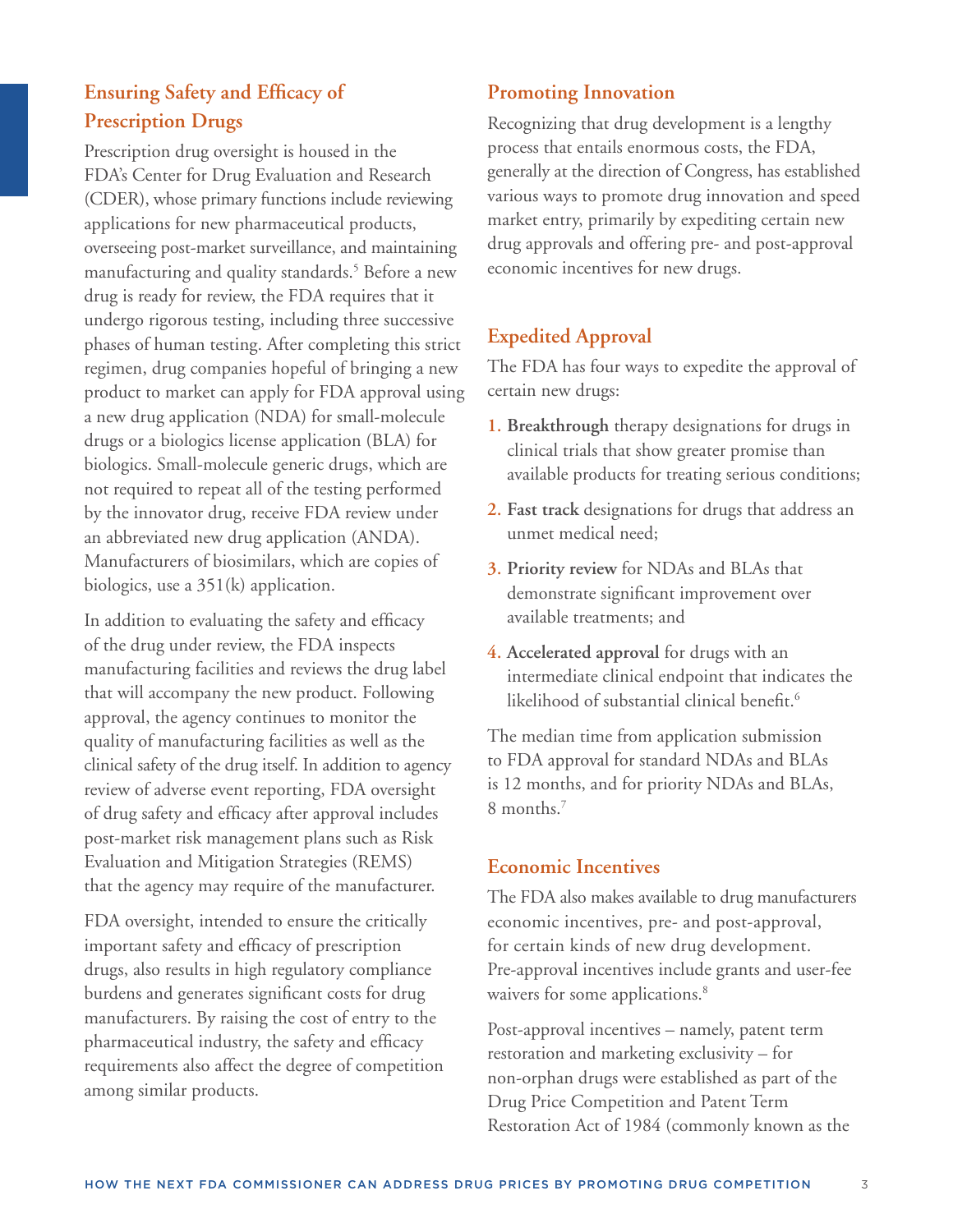Hatch-Waxman Act), which was intended to balance incentives for drug innovation and competition. Under Hatch-Waxman, the FDA is authorized to award a qualifying new drug three or five years of marketing exclusivity (depending on the product's merits) and restore to the drug's patent term the time elapsed during FDA review of the product.<sup>9</sup> Biologic drugs are awarded twelve years of exclusivity, as established by the Affordable Care Act of 2010. And under the Orphan Drug Act of 1983, orphan drugs, which treat rare diseases and conditions, receive both pre- and post-approval economic incentives, including research grants, tax credits, and seven years of marketing exclusivity.

## **Commitment to Innovation**

The FDA not only actively supports and promotes drug innovation, but is also vocal about its obligation to do so. CDER recently identified "scientific innovation" as one of its four primary strategies.<sup>10</sup> And the agency touts its role in facilitating new drugs thus:

 Innovation drives progress. When it comes to innovation in the development of new drugs and therapeutic biological products, [CDER] supports the pharmaceutical industry at every step of the process. . . . The availability of new drugs and biological products often means new treatment options for patients and advances in health care for the American public. For this reason, CDER supports innovation and plays a key role in helping to advance new drug development.<sup>11</sup>

In short, the FDA has embraced its role as a facilitator of innovation – a role that legislation over the last several decades has made an increasing share of the agency's responsibilities. Promoting innovation is now inextricably interwoven with the FDA's core mission of ensuring safety and efficacy.

Drug innovation has been indisputably beneficial to patients and the health care system, but innovation is not the only way that the drug industry improves consumer welfare. Competition is another important way. In fact, one of the benefits of competition is that it creates incentives for innovation, as manufacturers pursue new products to avoid losing market share to competitors. Like innovation, competition is directly affected by the FDA. But competition has not been prioritized by the agency or by Congress to the same degree as innovation.

# **HOW THE FDA CAN FOSTER CO M P E T I T I O N**

While drug prices are not (and should not be) a factor when the FDA determines if a drug should be approved, how the FDA makes such a determination can ultimately contribute to the market dynamics that affect a product's price. Like innovation, drug competition is multifaceted.

- *Generic drugs compete with their brand counterparts and with each other.* When a brand drug goes generic, the generic version enters at a lower price. But the biggest price declines occur when multiple generics compete for market share. Health economists have found that when there are more than four generic manufacturers for a given product, prices decline significantly.12
- *Brand drugs compete with other brands in the same drug class.* While a brand drug would not be interchangeable with another brand, as a generic is, brand drugs would be in competition if they treat the same condition.
- *Biosimilars compete with their reference products.*  Biosimilars represent the newest form of drug competition. The pathway for these alternatives to biologics to come to market was established in 2010, but the first U.S. biosimilar was not approved until 2015.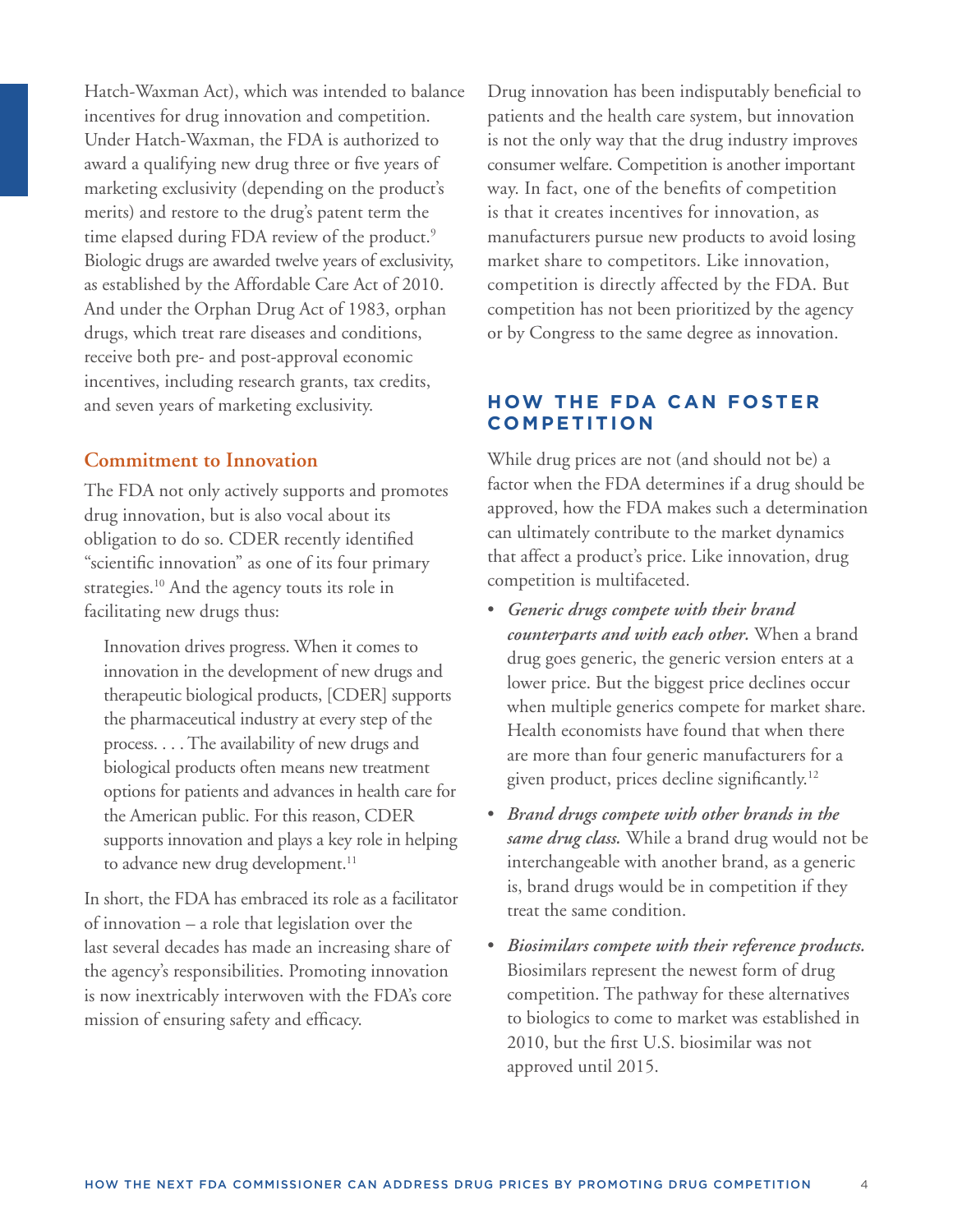The widespread public frustration over drug prices is an indication that competition must begin receiving attention at the FDA comparable to what has been focused on innovation. As PDUFA and GDUFA are reauthorized and a new commissioner takes over the helm of the FDA, both Congress and the agency should work to address drug pricing through the prioritization of the multiple types of drug competition. Below are five specific ways to do this.

Because the FDA's commitment to innovation must remain intact, efforts to prioritize competition may require additional agency resources, either appropriated by Congress or collected through user fees. Given that President Trump has proposed a \$40 million cut to the FDA's budget for the remainder of FY 2017, $^{13}$  there may be pressure to increase user fees.

# **Policy Priorities to Promote Drug Competition**

## **Generic-to-Brand Competition**

#### **Encourage First Generic Applications**

The FDA's regulation of generic drugs under the Hatch-Waxman Act represents the most prominent way in which the agency promotes pharmaceutical competition. The approval of thousands of generic drugs by the FDA in the thirty years since Hatch-Waxman's enactment has led directly to enormous consumer benefit, as generic drugs yield hundreds of billions of dollars in savings annually. But applications for "first generics" – that is, generics for products that do not yet have a generic equivalent – have slowed. In 2016, the FDA approved 73 first generics.<sup>14</sup> Currently, however, there are not even 20 applications pending.<sup>15</sup>

## **RECOMMENDATION #1:**

The FDA should reduce the review time for first generics. The agency is on the right track with its commitment letter for GDUFA II, which outlines a goal for processing priority original ANDAs within 8-10 months.<sup>16</sup> Legislation in the House and Senate in the last several sessions – for example, H.R. 749, the Lower Drug Costs Through Competition Act, introduced in January 2017 – has proposed even shorter review periods and priority review vouchers for drugs without competition.

#### **Prevent Misuse of REMS Programs**

As mentioned above, Risk Evaluation and Mitigation Strategies (REMS) programs are post-market risk management plans that the FDA requires for some drugs. The FDA requires REMS programs for nearly 40 percent of new drugs.17 Many REMS programs restrict product distribution as a safety measure, and brand manufacturers have begun using these required restrictions to deny access to drug samples for generic manufacturers, who need samples to develop generic versions of brand products. Brand manufacturers have also begun extending this practice to drugs that are not under REMS programs.

At a hearing in March 2017 before the House Oversight Committee's Subcommittee on Health Care, Benefits, and Administrative Rules, Gerard Anderson, a professor of public health at Johns Hopkins University, noted the difficulty of addressing this practice:

 There is a lack of federal guidance regarding which medications can be a part of a limited distribution network; the decision is primarily at the discretion of the pharmaceutical company. Aside from the drugs that are part of the REMS program there is no federal guidance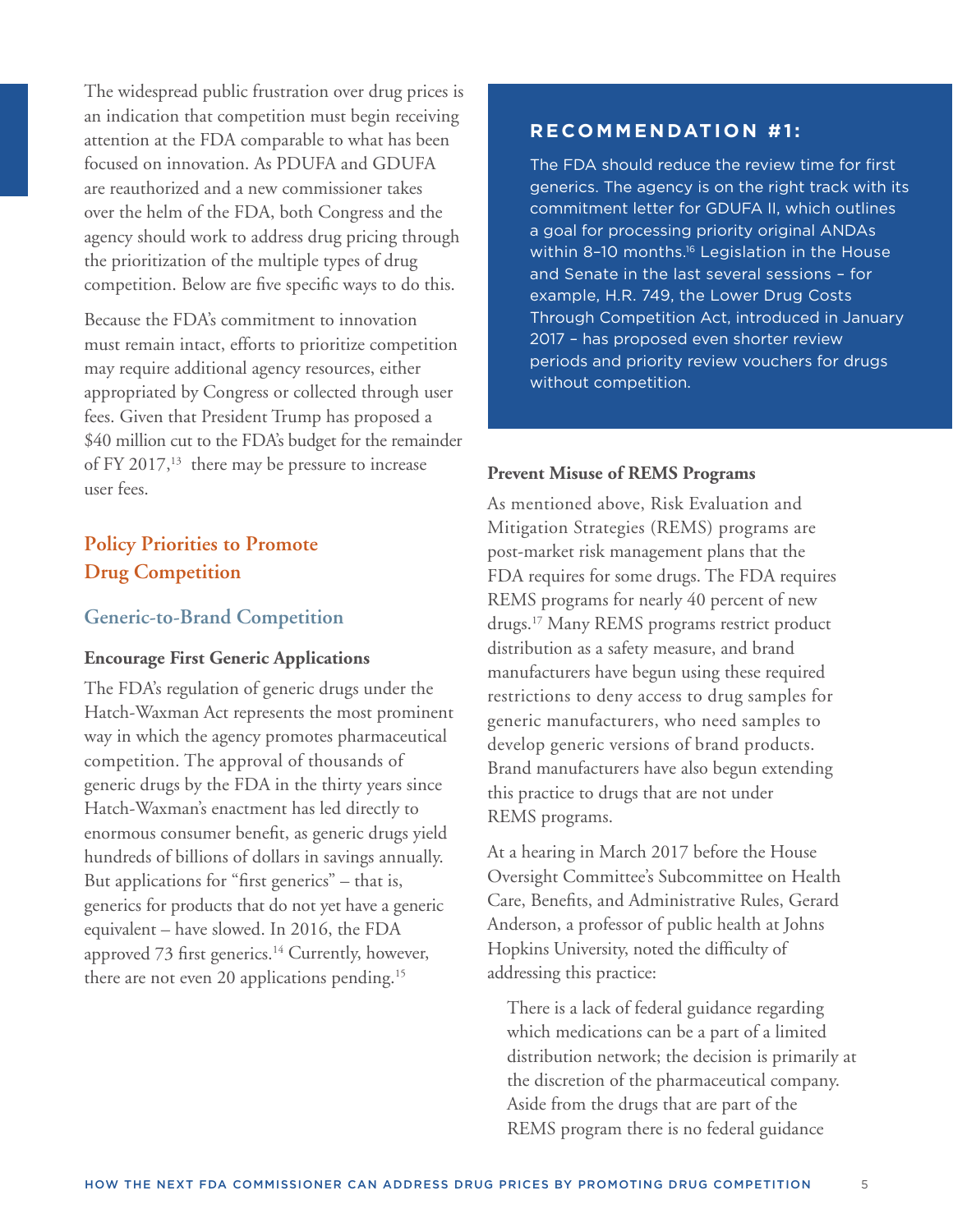on which drugs can be placed into limited distribution networks. The problem is that some drug companies are placing drugs into limited distribution networks to maximize profits not to maximize safety.18

Also in March 2017, at a Senate Health Committee hearing on user fees, CDER Director Janet Woodcock stated that the agency has alerted the Federal Trade Commission approximately 150 times to brand companies' anticompetitive use of REMS programs.<sup>19</sup>

In 2014, I quantified the lost savings from brand manufacturers' preventing generic market entry in this way. By my estimate, \$5.4 billion in annual drug spending could be saved if generic versions of the forty brand drugs in the analysis were allowed to come to market.<sup>20</sup>

barriers to entry for generic manufacturers low because the profit margins on generic drugs are low. Adding high fixed costs in a low-margin business can have significant disincentive effects.

In addition, speedy FDA review of ANDAs is essential. The FDA recently cleared a substantial backlog of ANDAs. According to the Office of Generic Drugs (OGD), "Today there is no backlog, and filing is performed in real time. OGD issued filing decisions within 60 days for 99% of ANDAs submitted in FY 2015 that had GDUFA goal dates, and, on average, filing decisions are made and communicated to industry in approximately 40 days."23 However, the median review time for ANDAs is 36 months – fully three times longer than the median review time for standard NDAs and BLAs and four and a half times longer than the median review time for priority NDAs and BLAs.<sup>24</sup>

### **RECOMMENDATION #2:**

Congress must give the FDA authority to prevent the misuse of REMS programs. The FDA is aware of the problem and has been supportive of a solution. There have been legislative attempts to address the REMS problem – most recently the CREATES Act of 2016 – but thus far nothing has been enacted.

#### **Generic-to-Generic Competition**

#### **Reduce Barriers to Generic Entry**

According to the FDA, generic drugs are 80–85 percent cheaper than their brand counterparts.<sup>21</sup> The Congressional Budget Office (CBO), citing the National Association of Chain Drug Stores, estimates the average generic price discount to be 75 percent.<sup>22</sup> This is the case because the generic drug industry in the 30 years since its inception has seen robust competition. To preserve the dynamics in the generic drug industry, it is important to keep

## **RECOMMENDATION #3:**

The FDA should ensure that generic user fees do not discourage firms from seeking approval for generic drugs and reduce the review period for standard ANDAs.

#### **Brand-to-Brand Competition**

## **Dedicate More Resources to Brand-to-Brand Competition**

Brand-to-brand competition within a given drug class is particularly undervalued in FDA priorities. The FDA's focus on streamlining approvals for certain types of new drugs means that fewer resources are available for agency activities that prioritize competition within a given drug class. While the public health benefit from drugs that receive expedited approval is undeniable, it is important to recognize that other products are leapfrogged in the process and to acknowledge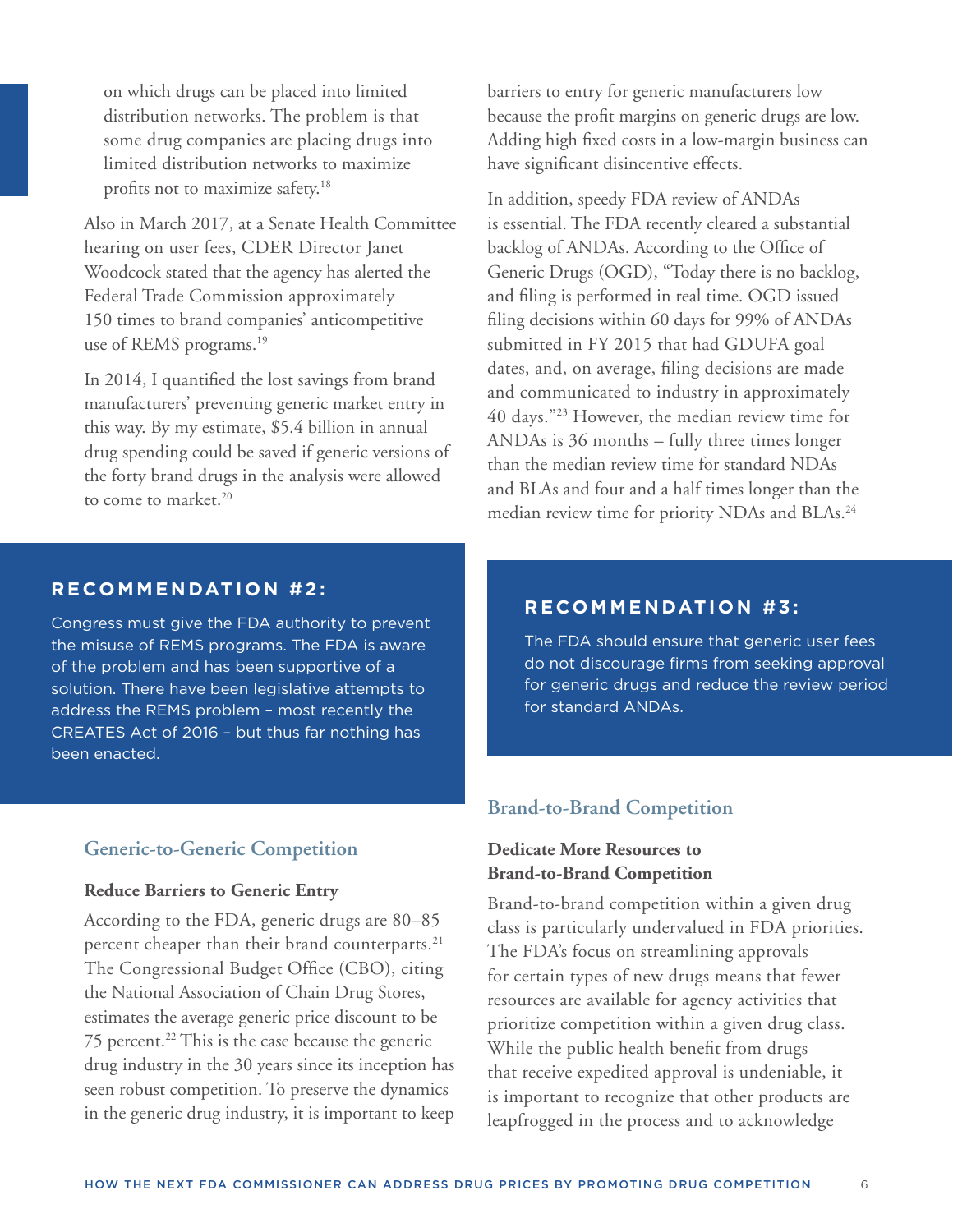that this has consequences for competition. For example, in 2016, 73 percent of new drugs approved by the FDA received expedited review – 27 percent received accelerated approval; 32 percent, breakthrough therapy designations; 36 percent, fast track designations; and 68 percent, priority review.25 These four routes for expedited approval (described in greater detail above) apply to drugs that address unmet needs or represent significant improvements over currently available products. But brand drugs offering benefits comparable to existing products are not eligible for any type of expedited review.

Because the FDA does not prioritize approving competitive products, the first brand drug in a given class may benefit from additional market access with limited or no competition from a potentially competing brand.

#### **RECOMMENDATION #4:**

Improve operational processes inside the FDA and, if necessary, provide more resources for the agency to expedite approvals for competing brand products. Manufacturers may be willing to pay more to accelerate the review of applications if those funds are used effectively.

#### **Biosimilar Competition**

#### **Streamline Application Process for Biosimilars**

Biologics, drugs derived from living cells, are among the most expensive pharmaceuticals and represent a growing share of U.S. drug spending. Biosimilars, essentially lower-priced, competing copies of biologics, are expected to yield cost savings for payors and patients. In the lead-up to Affordable Care Act (ACA), which created the pathway for biosimilars in the United States, CBO projected that biosimilar prices would be 40 percent lower than biologic prices.<sup>26</sup>

Though the ACA was signed into law in March 2010, it took more than four years for a manufacturer to even file an application for biosimilar approval.<sup>27</sup> Currently, there are only five biosimilars approved. (By comparison, there are more than 20 biosimilars on the market in Europe.) The FDA's lengthy delays in releasing draft guidance on various issues related to biosimilars seriously thwarted the development of a U.S. biosimilars industry. In fact, the FDA did not release its guidance document on the important issue of interchangeability of biologics and biosimilars until January 2017.<sup>28</sup> And the agency is still working on other guidances.<sup>29</sup>

Other areas the FDA has weighed in on will have the effect of limiting the marketability of biosimilars. The agency recently finalized a unique naming convention for biosimilars that was widely considered before its adoption to impede biosimilar prescribing and utilization.<sup>30</sup>

In short, the FDA's actions may result in a smaller prospective biosimilars market for a given drug, which naturally would reduce the probability that a biosimilar product would be developed.

#### **RECOMMENDATION #5:**

The FDA should carefully review biosimilar guidance and regulations and look for ways to facilitate the application process and reduce review times. The agency should also build on its recent positive start on biosimilar interchangeability guidance by providing additional clarity and predictability to stakeholders. Key to successfully nurturing this emerging market is cooperative engagement and clear communications with biosimilar applicants and other stakeholders.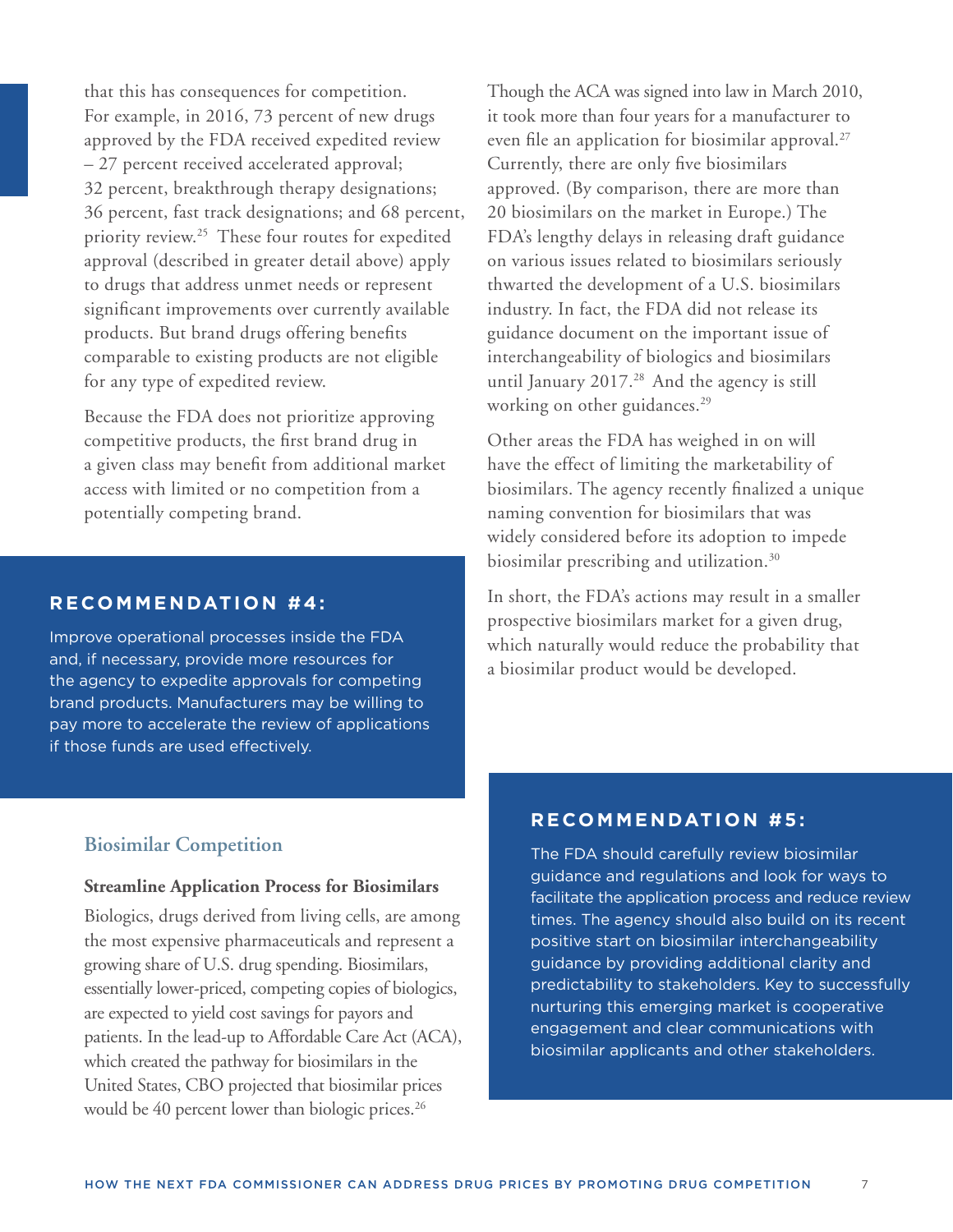## **CONCLUSION**

Pharmaceutical competition is critical to the U.S. health care system. It yields cost savings, as both generic drugs and competing brand drugs lead to lower prices. And competition promotes drug innovation, as brand manufacturers seek to capture market share by introducing new and superior products. The FDA's actions affect the market price for drugs and have a meaningful impact on access to medicines and consumer welfare. Congress must consider this impact carefully when reauthorizing PDUFA and GDUFA. The FDA, too, must be cognizant of the consequences of its actions on competition.

#### **N OT E S**

- <sup>1</sup> White House, "Remarks by President Trump in Joint Address to Congress," February 28, 2017, www.whitehouse.gov/the-press-office/2017/02/28/remarkspresident-trump-joint-address-congress.
- <sup>2</sup> Ibid.
- 3 Food and Drug Administration (FDA), "2016 Novel Drugs Summary," January 2017, www.fda.gov/downloads/ Drugs/DevelopmentApprovalProcess/DrugInnovation/ UCM536693.pdf.
- 4 FDA, "Novel Drug Approvals for 2017," updated March 30, 2017, www.fda.gov/Drugs/DevelopmentApproval Process/DrugInnovation/ucm537040.htm.
- 5 FDA, Center for Drug Evaluation and Research (CDER), *Strategic Plan 2013–2017*, www.fda.gov/downloads/ AboutFDA/CentersOffices/OfficeofMedicalProductsand Tobacco/CDER/UCM376545.pdf.
- <sup>6</sup> FDA, "2016 Novel Drugs Summary."
- 7 FDA, FY 2017 FDA Justification of Estimates for Appropriations Committees, "Narrative by Activity: Human Drugs," www.fda.gov/downloads/AboutFDA/ ReportsManualsForms/Reports/BudgetReports/ UCM488553.pdf.
- <sup>8</sup> FDA, "Economic Assistance and Incentives for Drug Development," updated April 11, 2016, www.fda.gov/ Drugs/DevelopmentApprovalProcess/SmallBusiness Assistance/ucm069929.htm.
- 9 Allen M. Sokal and Bart A. Gerstenblith, "The Hatch-Waxman Act: Encouraging Innovation and Generic Drug Competition," *Current Topics in Medicinal Chemistry* 10, no. 18 (2010): 1950–59.
- 10 CDER, *Strategic Plan 2013–2017*.
- <sup>11</sup> FDA, "New Drugs at FDA: CDER's New Molecular Entities and New Therapeutic Biological Products," updated January 26, 2017, www.fda.gov/Drugs/Development ApprovalProcess/DrugInnovation/default.htm.
- <sup>12</sup> David Reiffen and Michael R. Ward, "Generic Drug Industry Dynamics," *The Review of Economics and Statistics* 87 no. 1 (February 2005): 37–49.
- 13 Jason Huffman, "Trump Wants Cuts to USDA, FDA 2017 Funding," *Politico*, March 28, 2017, www.politico.com/ tipsheets/morning-agriculture/2017/03/trump-wants-cutsto-usda-fda-2017-funding-219458.
- <sup>14</sup> FDA, "ANDA (Generic) Drug Approvals in 2016," updated February 21, 2017, www.fda.gov/Drugs/Development ApprovalProcess/HowDrugsareDevelopedandApproved/ DrugandBiologicApprovalReports/ANDAGenericDrug Approvals/ucm539767.htm.
- 15 InsideHealthPolicy, "Woodcock Highlights Low Number of Pending First Generic Apps, Prompting Calls for RX Pricing Action," March 21, 2017.
- 16 FDA, *GDUFA Reauthorization Performance Goals and Program Enhancements Fiscal Years 2018–2022*, www.fda. gov/downloads/forindustry/userfees/genericdruguserfees/ ucm525234.pdf.